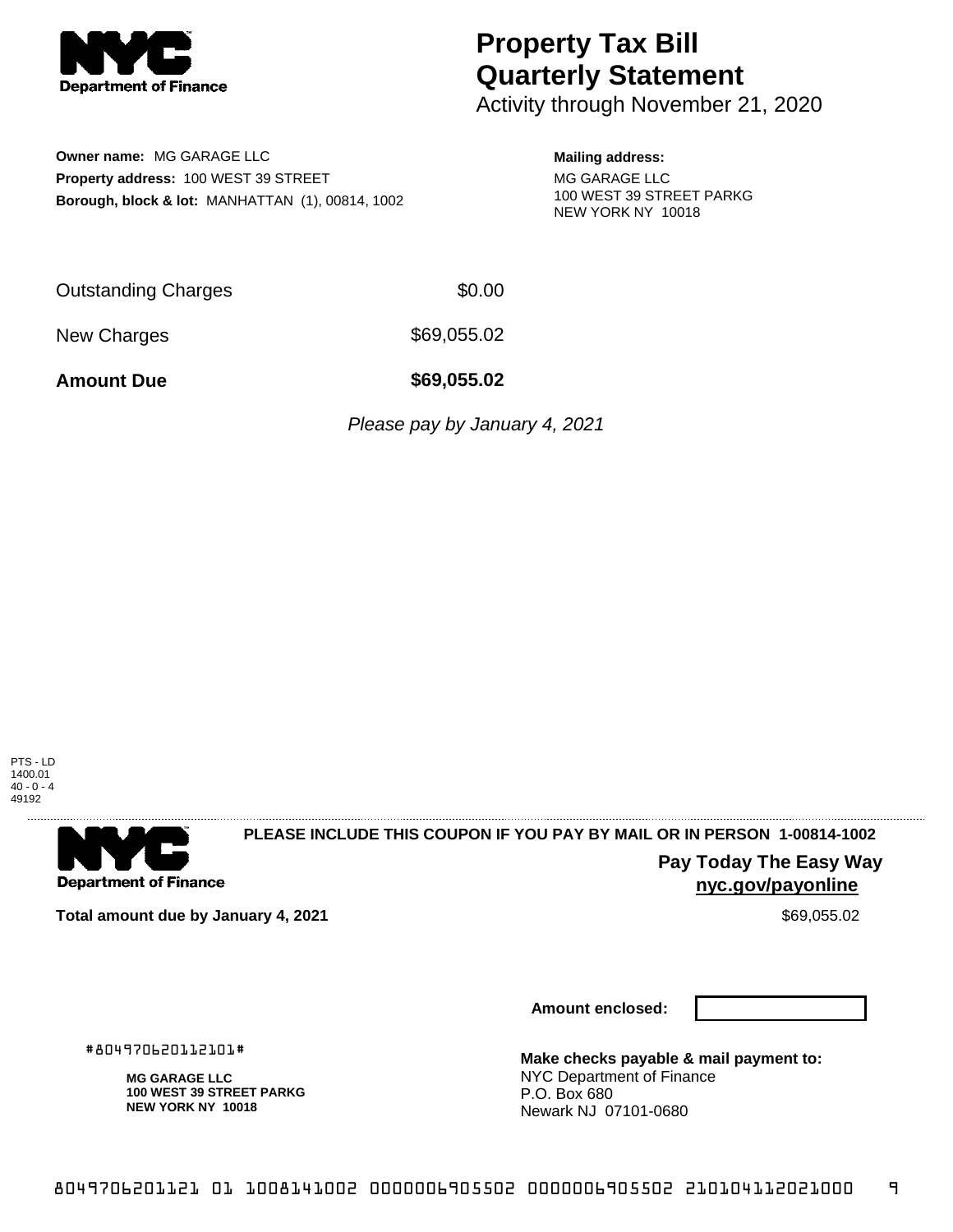

| <b>Activity Date Due Date</b><br>01/01/2021 | \$0.00<br><b>Amount</b><br>\$65,335.10                                                               |
|---------------------------------------------|------------------------------------------------------------------------------------------------------|
|                                             |                                                                                                      |
|                                             |                                                                                                      |
|                                             | \$1,946.96                                                                                           |
| 01/01/2021                                  | \$1,772.96                                                                                           |
|                                             | \$69,055.02                                                                                          |
|                                             |                                                                                                      |
| Overall                                     |                                                                                                      |
| <b>Tax Rate</b>                             |                                                                                                      |
| 10.5370%                                    |                                                                                                      |
| 10.6940%                                    |                                                                                                      |
|                                             |                                                                                                      |
|                                             | <b>Taxes</b>                                                                                         |
| \$1,240,108                                 |                                                                                                      |
|                                             |                                                                                                      |
| \$132,617.16                                | \$132,617.16                                                                                         |
|                                             | \$132,617.16                                                                                         |
|                                             | \$130,670.20<br>\$1,946.96                                                                           |
|                                             | How We Calculated Your Property Tax For July 1, 2020 Through June 30, 2021<br>\$1,240,108 x 10.6940% |

Please call 311 to speak to a representative to make a property tax payment by telephone.

For information about the interest rate charged on late payments, visit nyc.gov/taxbill.

### **Home banking payment instructions:**

- 1. **Log** into your bank or online bill pay website.
- 2. **Add** the new payee: NYC DOF Property Tax. Enter your account number, which is your boro, block and lot, as it appears here: 1-00814-1002 . You may also need to enter the address for the Department of Finance. The address is P.O. Box 680, Newark NJ 07101-0680.
- 3. **Schedule** your online payment using your checking or savings account.

#### **Did Your Mailing Address Change?** If so, please visit us at **nyc.gov/changemailingaddress** or call **311.**

When you provide a check as payment, you authorize us either to use information from your check to make a one-time electronic fund transfer from your account or to process the payment as a check transaction.